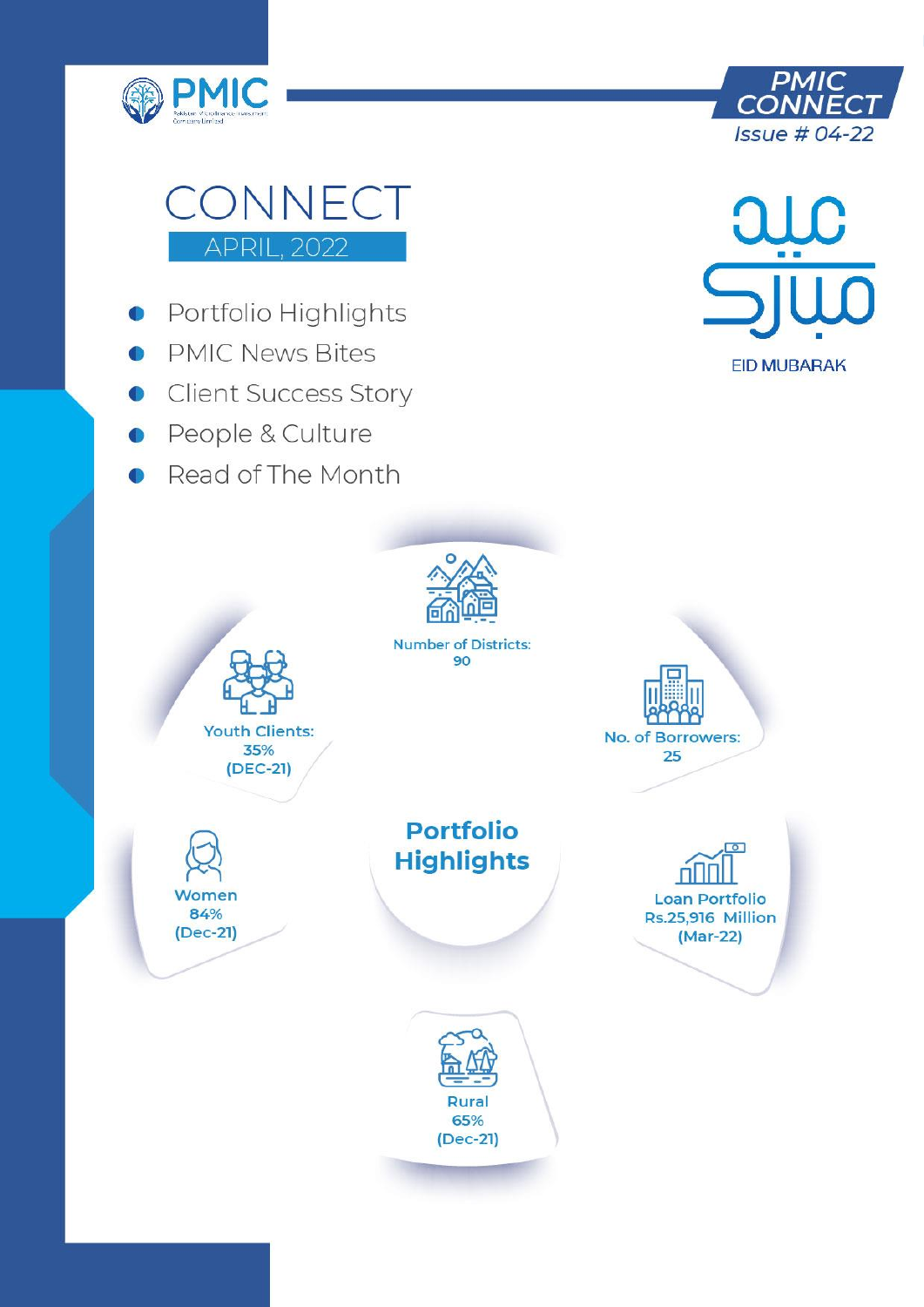

# PMIC News Bites

#### **Agritech Webinar**

Mr. Yasir Ashfaq, CEO PMIC, chaired a comprehensive session on "Co-creating products and services for reducing information asymmetry farmers "at the Agritech Conference & Webinar held on the 13th of April 2022.

Yasir highlighted the efforts of PMIC in promoting technology to enhance yields in the agriculture sector. He stated that PMIC has launched a challenge fund. The first round of challenge fund is focusing on accelerating access to finance and increasing the income of small farmers

He also informed that agriculture has huge potential in not only saving foreign exchange but reducing poverty therefore international development institutions and government should provide funds to pilot experiments and upscale various models. This could be implemented through a challenge fund similar to what PMIC is doing as part of research and development.



# PMD – Field Visit

### **Field visit to AGAHE Pakistan**

PMD team conducted a visit to AGAHE Pakistan in district Vehari, situated in the Punjab province. During the visit, the team met with different clients in the vicinity to monitor the field level situation of the end-clients. The team discussed patterns with respect to loan utilization, client's livelihood and asked for suggestions as to how they can further improve the ongoing program. The clients highlighted improvement in their business and livelihood post pandemic economic recovery. The team also observed an increase in demand for loans from end-clients as the situation is improving.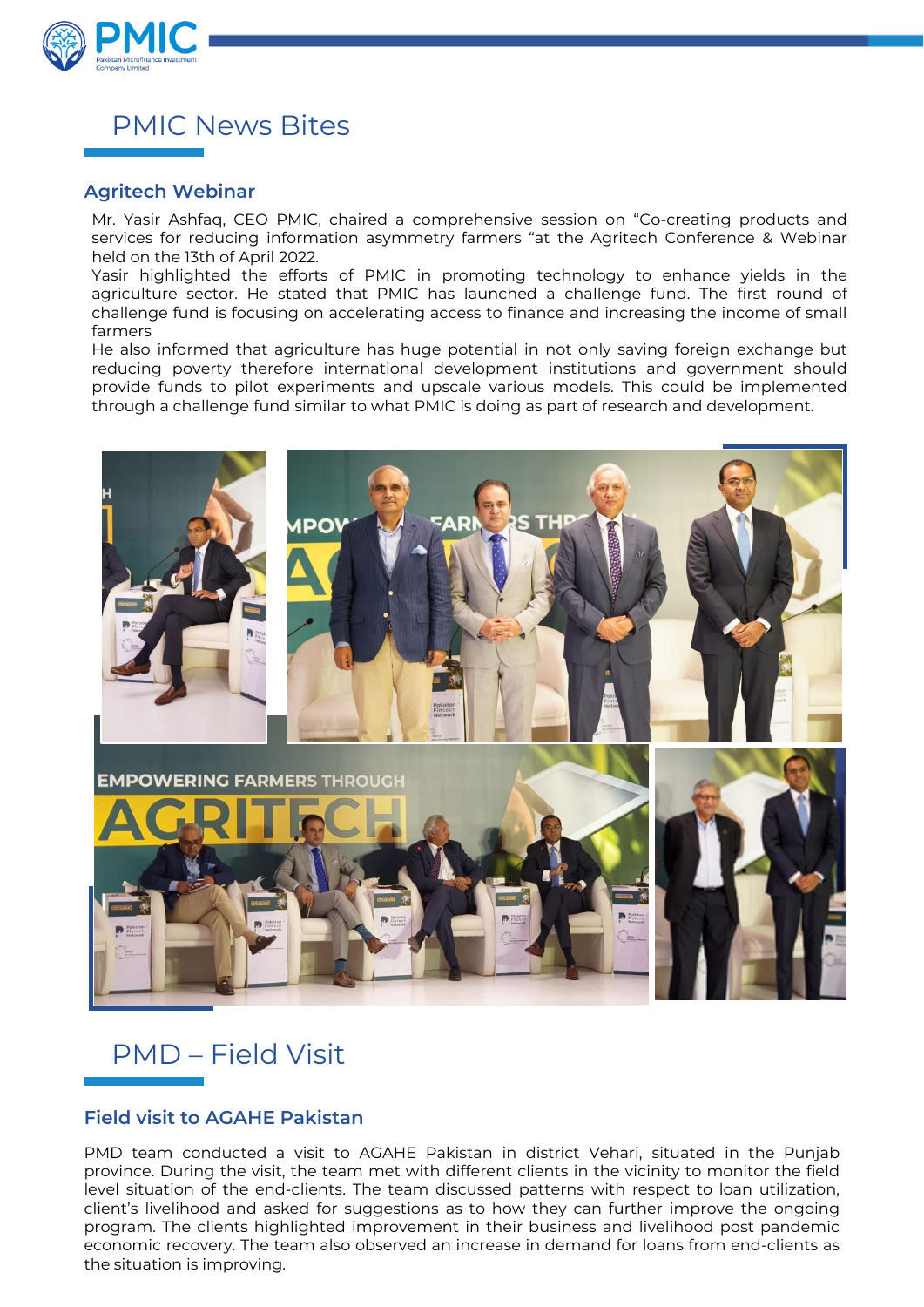

## **Field visit to Sayya Microfinance Company (SMC)**

PMD visited Sayya Microfinance Company (SMC) in district Rajanpur, situated in the Punjab province. The team interacted with SMC's clients and checked the loan utilization pattern, client's livelihood and asked for recommendations to improve the ongoing program based on their feedback. The agriculture loan extended by the MFI was facing difficulty in recovery, yet it is good to note that recoveries in the region are improving owing to improved crop production and client's willingness to repay.



#### **Taleem Finance**

Mr. Yasir Ashfaq, CEO of PMIC along with Mr. Asghar Ali Memon, Head of Portfolio Management Department recently visited the Taleem Finance Company Limited (TFCL's) head office and client schools in Lahore. During the visit, the team noted that TFCL is working towards quality education, by offering various loan products in the education ecosystem catering towards the development of schools and the ancillary businesses in the value chain. It was good to note that the schools were utilizing TFCL's financial services to improve the overall environment of their respective institutions.

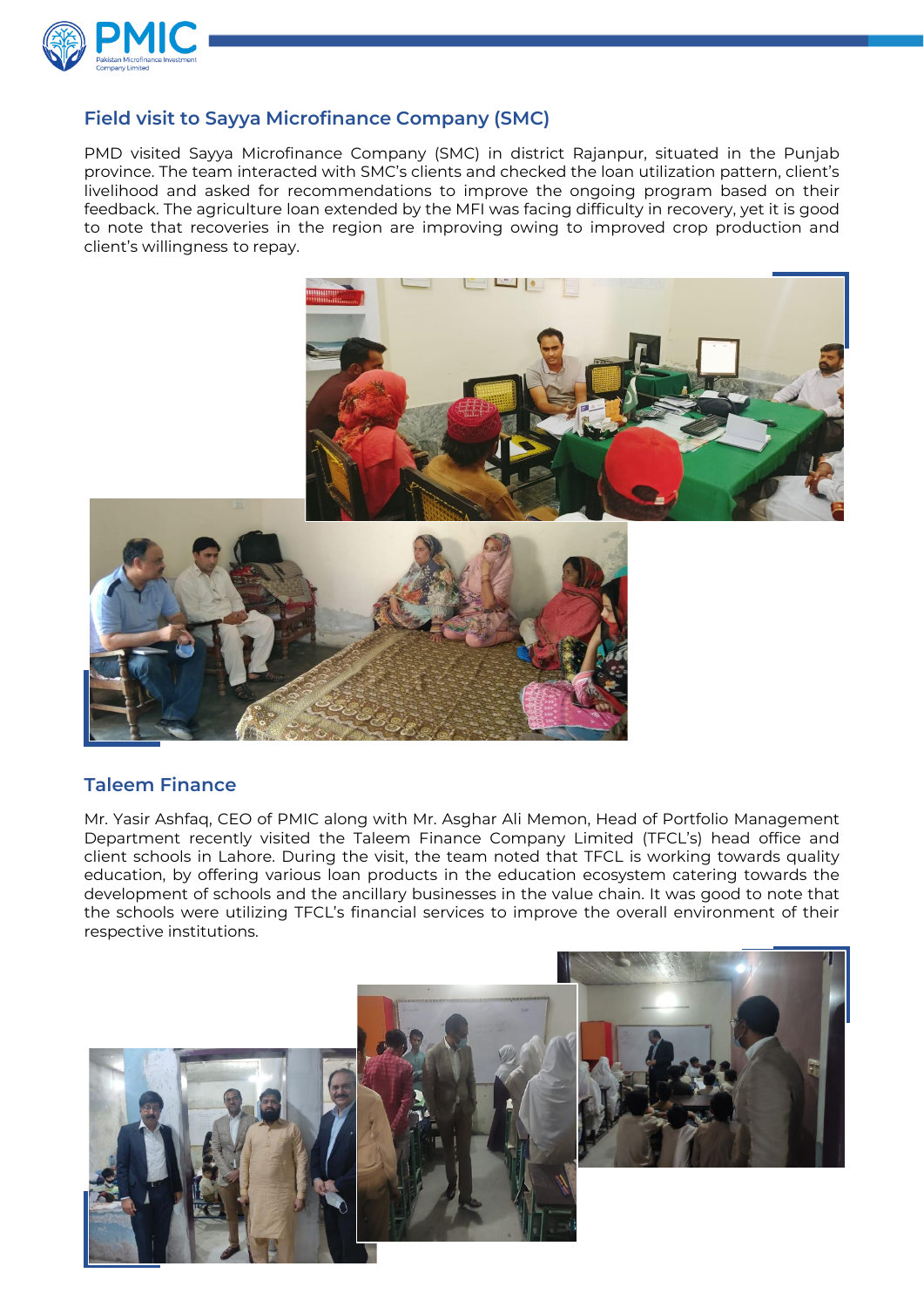

## **PRIME**

PMIC team had detailed discussions with a number of fan as well as other appliance manufacturers including Taimoor fan, GFC Fans, Khursheed fans, Super Asia etc. in central Punjab. The meetings were organized to expediate manufacturing of fans and coolers, so that these could be made available to solar vendors – pre qualified under PRIME - for efficient supply of component and solar home solutions for end clients, especially as their demand is expected to increase as summers are approaching. PMIC and KfW had also been in discussions on attracting end user subsidies to increase uptake of solar home solutions, especially due to the recent price hikes on the back of increased taxes and supply chain challenges. In this regard, PMIC had designed a End User Subsidy Note, which has been shared with KfW to attract funding for subsidizing the solar home solutions being sold through microfinance under PRIME. The note is being reviewed by KfW and once it is finalized, it will be presented to Germany's Federal Ministry for Economic Cooperation and Development – BMZ for approval. Further, the project activities continued during Ramzan and MFPs continued to organize community awareness sessions and sell microfinance based solar home solutions in their operational areas.

### **Livestock Micro Insurance – LMI**

PMIC continued the deployment of the Livestock Micro Insurance project, in collaboration with 3 borrowers and Asia Insurance Company. The software development team of Tagmu continued to address technology related challenges being faced under the insurance project. Despite the challenges, MFPs continued to make good progress in insuring animals under initiative. Around 1,300 animals have been insured as of date under the project. Community awareness sessions had also continued in the field to create awareness about insurance among rural communities.

### **LCPS Projects**

PMIC and Opportunity International - OI continued to finalize the design as well as other parameters pertaining to the LCPS program. OI had shared a MoU for the collaboration with PMIC, which was reviewed by both SDD as well as the Legal and procurement departments. SDD shared the feedback on the MoU with the OI team. SDD team organized a meeting PMIC's procurement department with OI to discuss the procurement of tablets and it's logistics for the education finance programme. Further, SDD team is currently designing a proposal for the initiative and finalization the project's implementation will kick start, as both PMIC and OI have already shortlisted the 3 MFPs.

### **PMIC Strategy**

PMIC's 5-year strategy was approved by the Board of Directors. Initial discussion on initiatives has already been initiated and meetings with all the relevant stakeholders will be organized in May 2022. On ground implementation of projects under the strategy will initiate in 3rd quarter of 2022.

### **Challenge Fund – PMIC & GrowTech**

Sector Development team visited fields of one of the entities shortlisted by the evaluation committee. Upon approvals from PMIC's BOD GrowTech intends to use the grant, for further building its internal capacity through hiring more agronomists, crop experts and trainers, acquire satellite images, drones for closer monitoring of farms and other licensing costs for software. During the pilot under the Challenge fund, 1,000 farmers in Southern Punjab (districts including Layyah, DG Khan, Vehari, Bahawalpur, Bahawalnagar and Multan) shall be enrolled under the CF funded pilot.

The entity is also venturing onto setting up an e-commerce platform which will generate feebased income for the entity through linkages of farmers with input providers and corporate buyers of Agri-produce. The rentals of Agri-machinery i.e., plough, planters, harvesters, and tillers would also start generating revenue from the 2nd year and would contribute to its sustainability in the third year.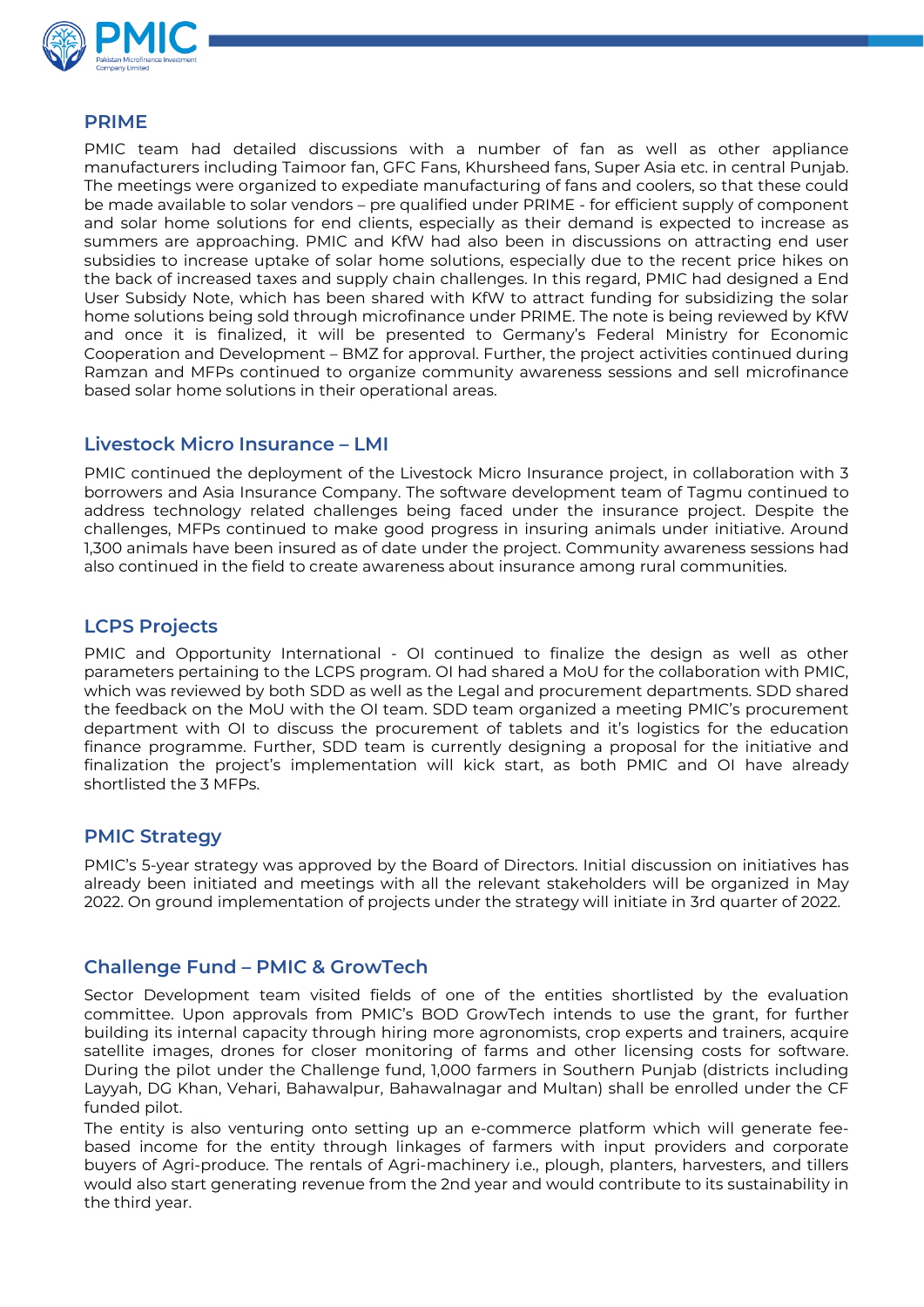

# Client Success Stories

#### **Saira Babar**

Saira Babar is a resident of Tayab Town Nawazmore Near Toky wali Gali Green Town Lahore. She is an acid attack victim. Our society was not accepting Saira Babar being a victim of acid attack, however Saira wanted to get back on her feet. She had younger siblings and wanted to be the support for her parents, but the acid attack left her in shambles. She had to rebuild herself. She contacted CSC Empowerment & Inclusion Programme (CEIP), a borrower of PMIC for loan amount to start her business of a Salon at a very small scale in her area. This salon started making good yields and with time she expanded her business.

Presently, Saira has a complete setup of her parlour through which she has supported her family, including supporting the businesses of her brothers. She has taught the work to more than 50 females, who have started working in different areas. This has helped them become self-sustained and able to work on their own.

In order to strengthen herself and gain approval from the society she had to work very hard. She aspires to further expand her business and buy her own house. The key to her success was her determination to work.





#### **HR and Admin Activities**

#### **Online Student Session**

Head of HR conducted an online student session with Students of Monash University- Students of Monash University, Malaysia reached out to PMIC for their project on organizational behavior. Head of Human Resources briefed the students regarding the impact of Covid-19 pandemic on changes in the corporate culture and how it has pushed corporate world towards agility and resilience. The interaction was insightful for the students and helped them understand how PMIC has handled and took responsibility for its team and business employees during the impacted time.



#### **Annual General Meeting 2022**

The 6th Annual General Meeting was held on the 26th of April 2022.